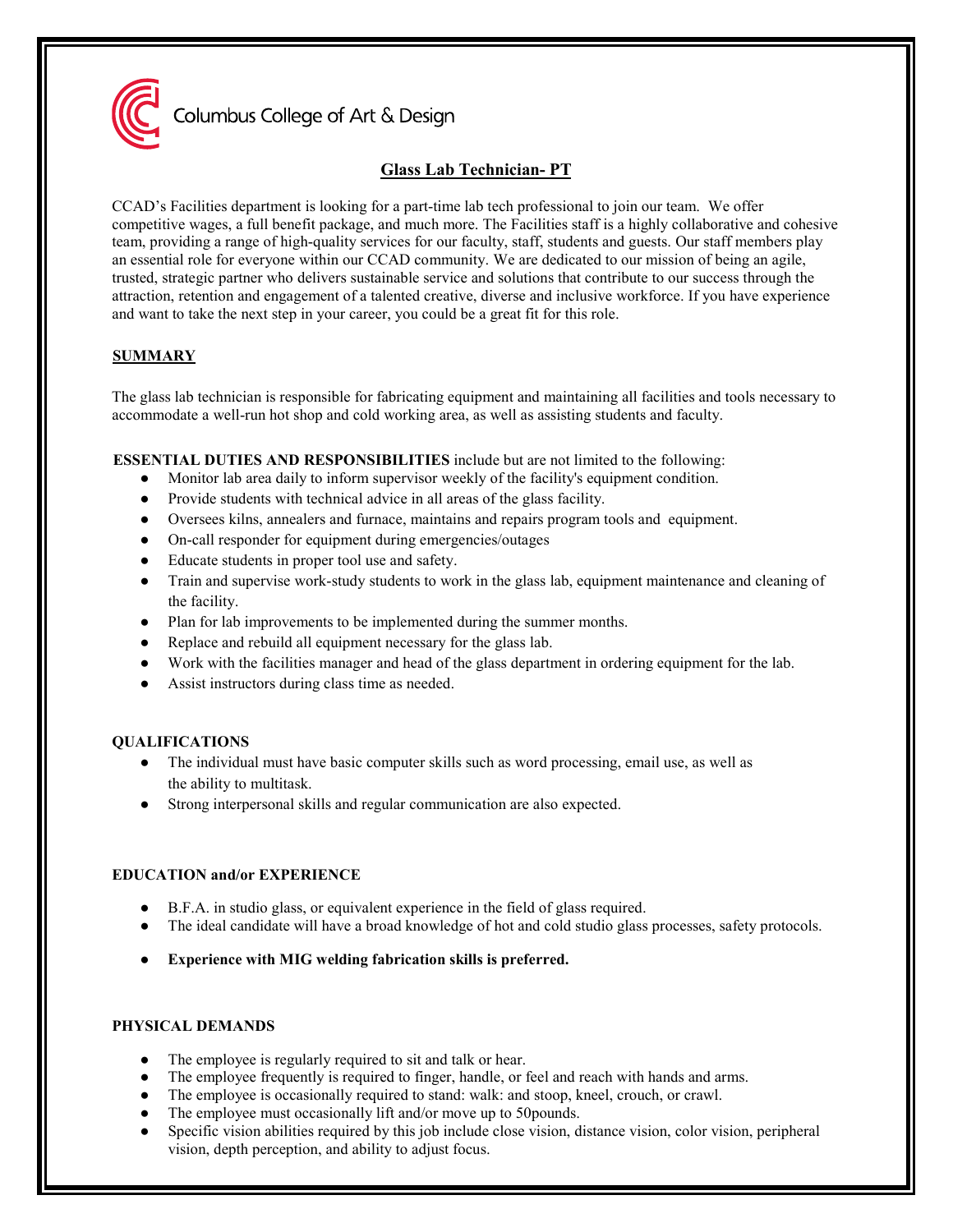### **WORK ENVIRONMENT**

- The employee is occasionally exposed to outside weather conditions.
- The noise level in the work environment is usually quiet to moderate.
- Must be able to work with exposure to heat, electricity, welding processes and natural gasses.

**COMPENSATION:** This position is Part-time, non-exempt. Compensation is commensurate on experience and qualifications.

**HOW TO APPLY:** Visit [www.ccad.applicantpro.com/jobs/ t](http://www.ccad.applicantpro.com/jobs/)o submit your application. When asked to upload application materials, please submit a resume/CV and a cover letter. If you are applying from any website other than CCAD or Indeed, you will receive a follow up email 3 hours after your initial submission directing you to follow the link and complete your application. You must complete this two-step process, or your application will be considered INCOMPLETE.

## CCAD Vaccination & Booster Requirement Notice

Columbus College of Art & Design (CCAD) is committed to protecting our students, employees, and our communities from COVID-19. Toward that goal, and in consideration of guidance released by the state of Ohio, the U.S. Centers for Disease Control and Prevention (CDC), and a variety of public health authorities and professional organizations, CCAD is implementing a vaccination & booster requirement policy for its students and employees.

All employees, including on-campus, hybrid, or fully remote status, are required to receive the Covid-19 vaccination and booster shot (if eligible) as determined by CCAD and provide proof of their fully vaccinated/up to date status upon hire.

Reasonable Accommodation: Employees in need of an exemption from this policy requirement due to a medical reason, or because of a sincerely held religious belief, must request a Request for Accommodation form from Human Resources to begin the interactive accommodation process. Accommodation requests will be considered on a case-by-case basis and/or granted where they do not cause CCAD undue hardship or pose a direct threat to the health and safety of others.

Please direct any questions regarding this notice to Human Resources at human resources @ccad.edu.

## **\*CCAD reserves the right to modify, supplement, revise, or rescind any part of this notice as it deems necessary or appropriate with notification.**

## **About CCAD:**

[Columbus College of Art & Design](https://www.ccad.edu/) teaches a diverse undergraduate and graduate student body in the midst of a thriving creative community in Columbus, Ohio. Founded in 1879, CCAD is one of the oldest private, accredited, and nonprofit art and design colleges in the United States. CCAD offers 11 BFA programs in a variety of visual art and design disciplines, a Master of Fine Arts in Visual Arts, and a Master of Professional Studies in Retail Design that produce graduates equipped to shape culture and commerce at the highest level.

At the core of CCAD is [The CCAD Way,](https://www.ccad.edu/theccadway) one of Creative Collaboration, Intentional Inclusivity, and Proven Potential. Our [Core Values](https://www.ccad.edu/about-us/mission-statement) of Respect, Positivity, Inspiration, and Accountability unite us. CCAD'[s Presidential](https://www.ccad.edu/presidential-commission-diversity-equity-inclusion)  [Commission on Diversity, Equity & Inclusion](https://www.ccad.edu/presidential-commission-diversity-equity-inclusion) works to help CCAD grow with intention into a more inclusive and equitable institution. Learn more at [ccad.edu.](http://ccad.edu/)

#### **About Columbus:**

As the 14th largest city in the country and the largest and fastest-growing city in Ohio, [Columbus](https://www.experiencecolumbus.com/) is collaborative, open, and dynamic. Between incredible arts and entertainment, exciting collegiate and professional sports, and a spectacular downtown riverfront of sprawling greenspace, Columbus has something for everyone. Here, you'll find all the culture and amenities you'd expect in a major city, with the friendly and approachable attitude of the Midwest. Franklin County, where Columbus is located, is the epicenter of the state's political, economic, and social presence and is home to 1.3 million residents with a median age of 34. Columbus is a top city for equality and was the recipient of a perfect score from the Human Rights Campaign in 2020. And central Ohio is serious about higher education: the